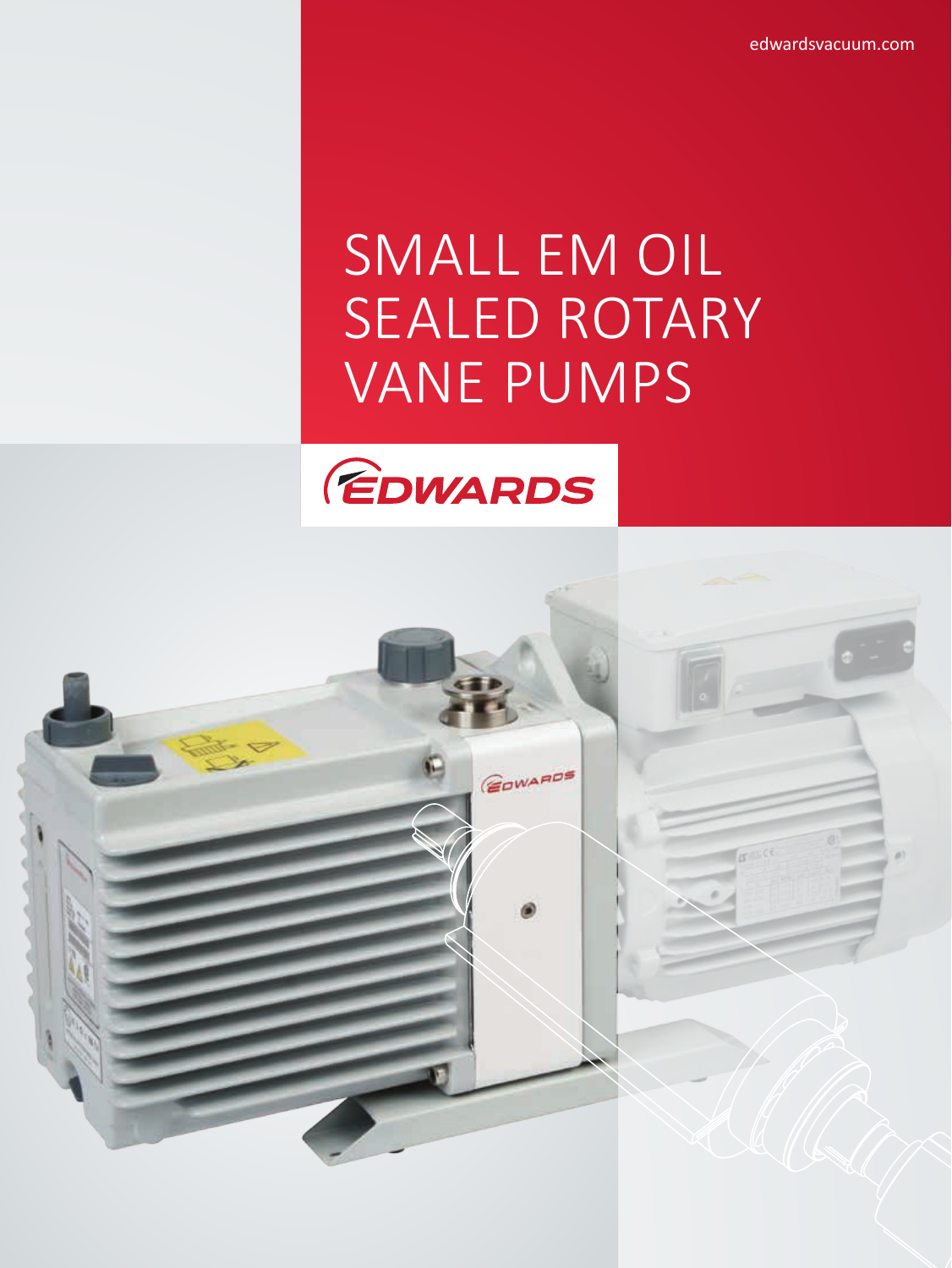

# EDWARDS THE PARTNER OF CHOICE

**Edwards is a world leader in the design, technology and manufacture of vacuum pumps with over 95 years' history and more than 75 years' manufacturing experience.** 

We believe in delivering results that bring value to our customers by using our breadth of industry experience to identify and apply solutions to your problems. Using the most innovative and up-to-date modelling techniques, we can optimise the pumping configuration for customers to provide a system design giving the maximum performance in the most reliable and cost-effective way.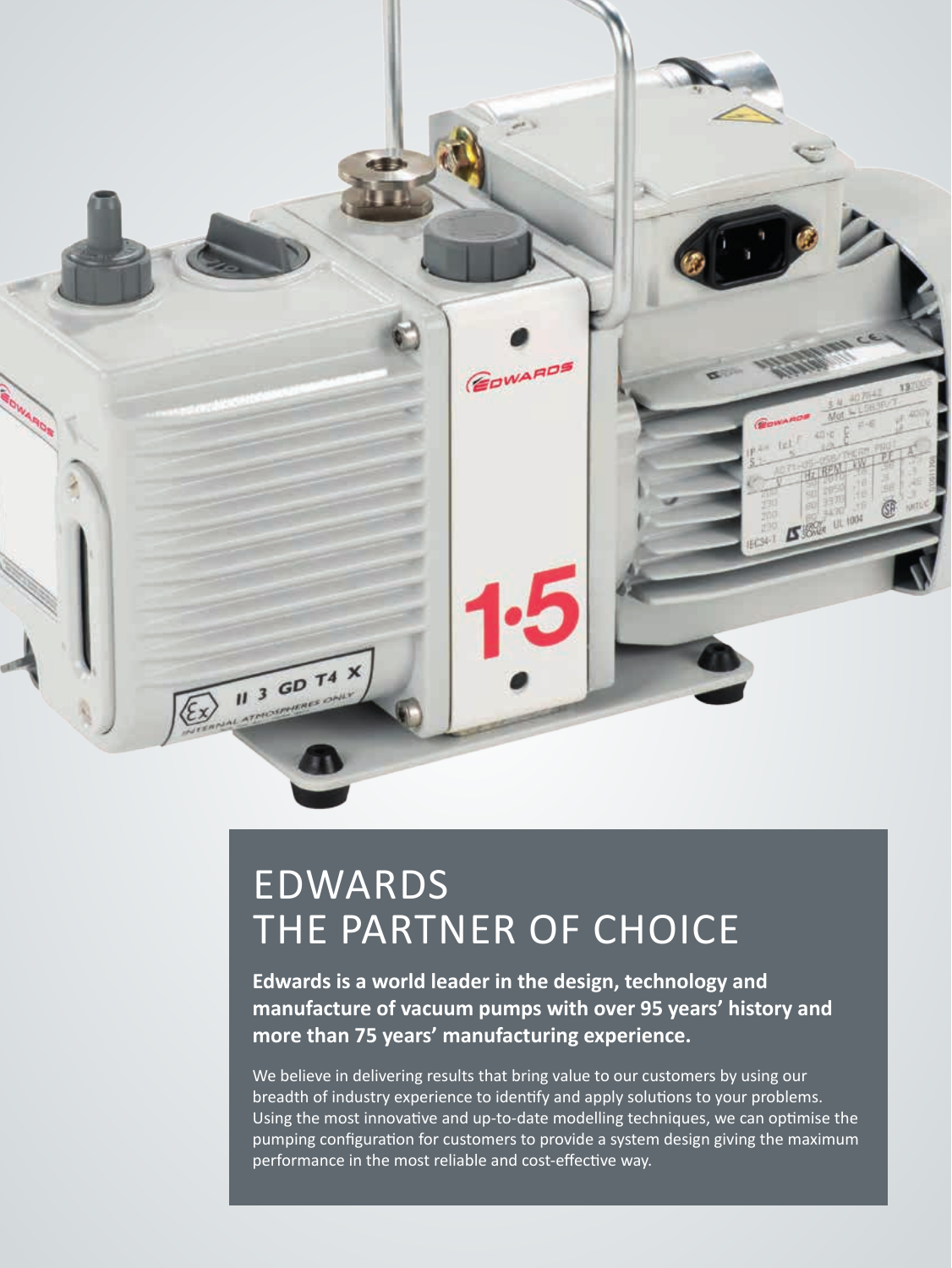# PERFORMANCE YOU CAN RELY ON

Edwards EM pumps are designed for reliable, long term operation

**Our EM range of small oil sealed rotary vane pumps are renowned for achieving high ultimate vacuum and rapid pumping speeds, with quiet operation and exceptional reliability. These pumps have become the industry standard in a range of scientific and laboratory applications, and are ideal for backing small turbomolecular pumps.**

- Single and two stage design options
- Pumping speeds from 0.7 to 28  $m^3h^1$
- Simple installation and operation with no customer wiring
- Alternate side inlet connection port so that overall installation height can be reduced to minimum (0.7 and 1.5 variants only)
- Internal ATEX classification of Ex II 3 G c IIB T4
- Approved to EN61010, CSA22.2 and UL61010
- Fully RoHS compliant



**Quiet operation** Better working environment



**Flexibility of use** Free standing unit and compact design



**Reliable performance** Proven in a range of laboratory and industrial applications



**Gas ballast valve** Large vapour handling capacity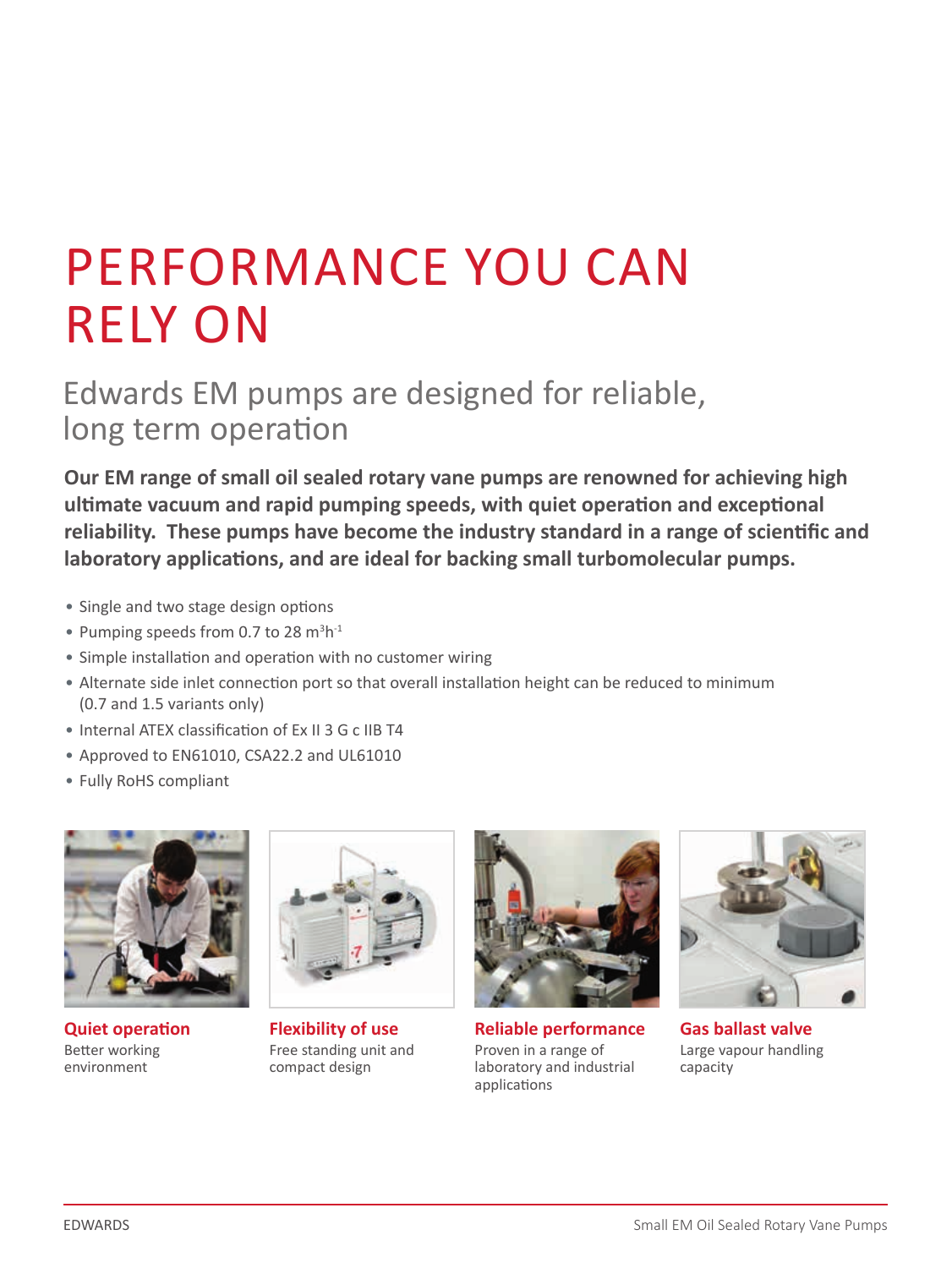# EM Rotary Vane Pump Technology



- **Easy control:** motor on/off switch **1 4**
- **Wide voltage motors:** all major **2 5** countries covered with less variants
- **1 Large water vapour handling capacity:** gas ballast valve
- **4** Low surface temperature: forced air cooling
- **No oil leaks:** integrated oil-seals, pressure die cast oil box
- **Visual inspection of oil level and condition:** O ring sealed sight glass
	- **No customer wiring:** integral IEC connector **7**

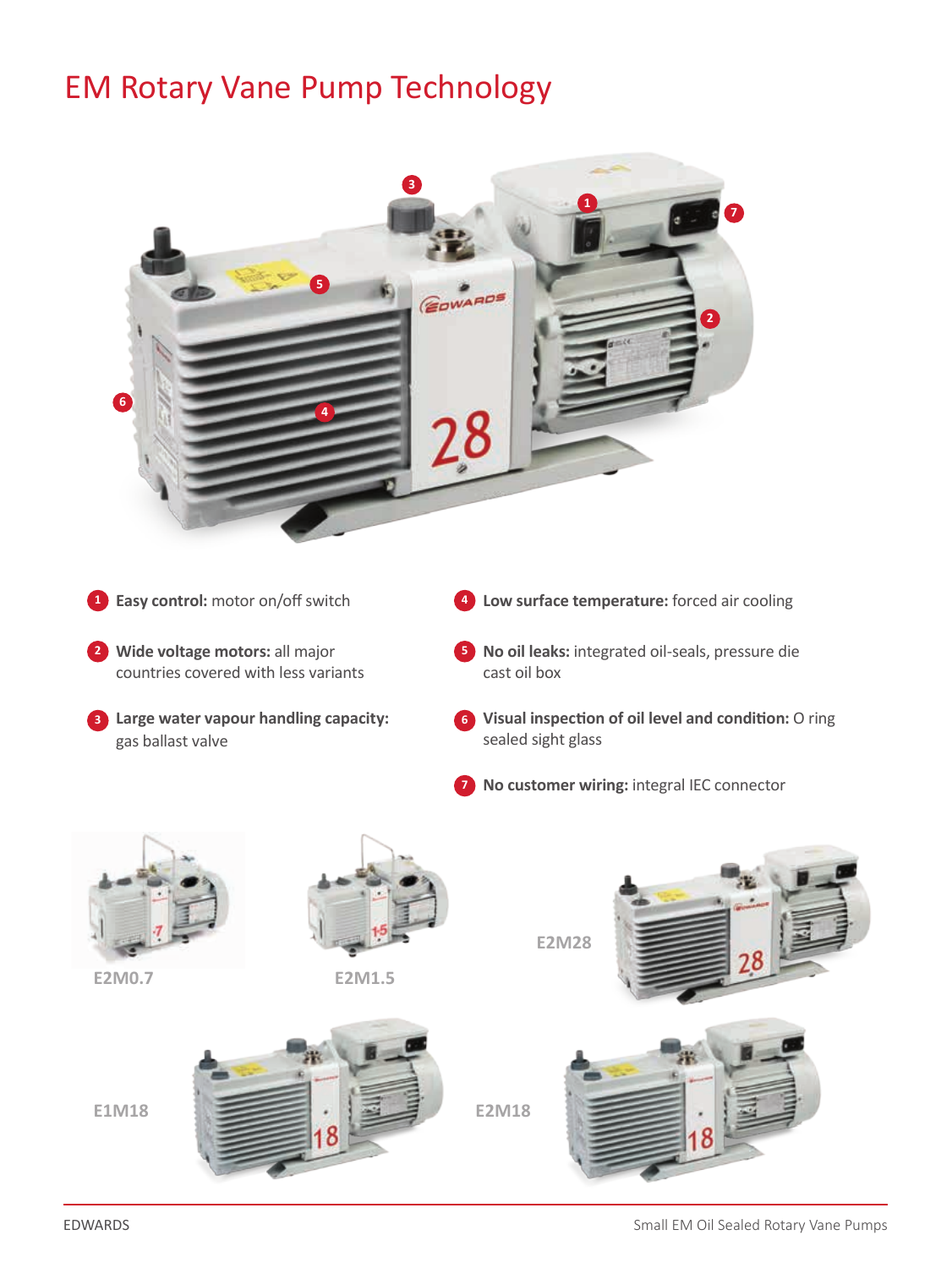# Applications

EM pumps are suitable for a wide range of applications requiring low and medium vacuum:

| <b>INSTRUMENTATION</b>              | <b>E2M0.7</b><br>E2M1.5 | <b>E1M18</b><br><b>E2M18</b> | <b>E2M28</b> |
|-------------------------------------|-------------------------|------------------------------|--------------|
| Analytical instruments - GCMS       |                         |                              |              |
| Analytical instruments - LCMS       |                         |                              |              |
| Automotive                          |                         |                              |              |
| Beam lines and high energy physics  |                         |                              |              |
| Centrifuges, ultra-high speed       |                         |                              |              |
| Coating                             |                         |                              |              |
| Cryogenics                          |                         |                              |              |
| Degassing/curing - oil, epoxy resin |                         |                              |              |
| Distillation/extraction/filtration  |                         |                              |              |
| Freeze drying                       |                         |                              |              |
| <b>Furnaces</b>                     |                         |                              |              |
| Gas bottle filling/emptying         |                         |                              |              |
| Gel drying                          |                         |                              |              |
| Glove boxes, ovens                  |                         |                              |              |
| Laboratory bench top vacuum         |                         |                              |              |

| <b>GENERAL</b>                          | <b>E2M0.7</b><br><b>E2M1.5</b> | <b>E1M18</b><br><b>E2M18</b> | <b>E2M28</b> |
|-----------------------------------------|--------------------------------|------------------------------|--------------|
| Lasers, gas recovery and re-circulation |                                |                              |              |
| Leak detectors, Helium                  |                                |                              |              |
| Load locks and transfer chambers        |                                |                              |              |
| Refrigeration manufacture               |                                |                              |              |
| Research and development                |                                |                              |              |
| Rotary, centrifugal evaporators         |                                |                              |              |
| Scanning electron microscopes - SEM     |                                |                              |              |
| SEM/FIB (Ion beam repair)               |                                |                              |              |
| Solvent recovery                        |                                |                              |              |
| Surface science instruments             |                                |                              |              |
| Turbomolecular backing pumps            |                                |                              |              |

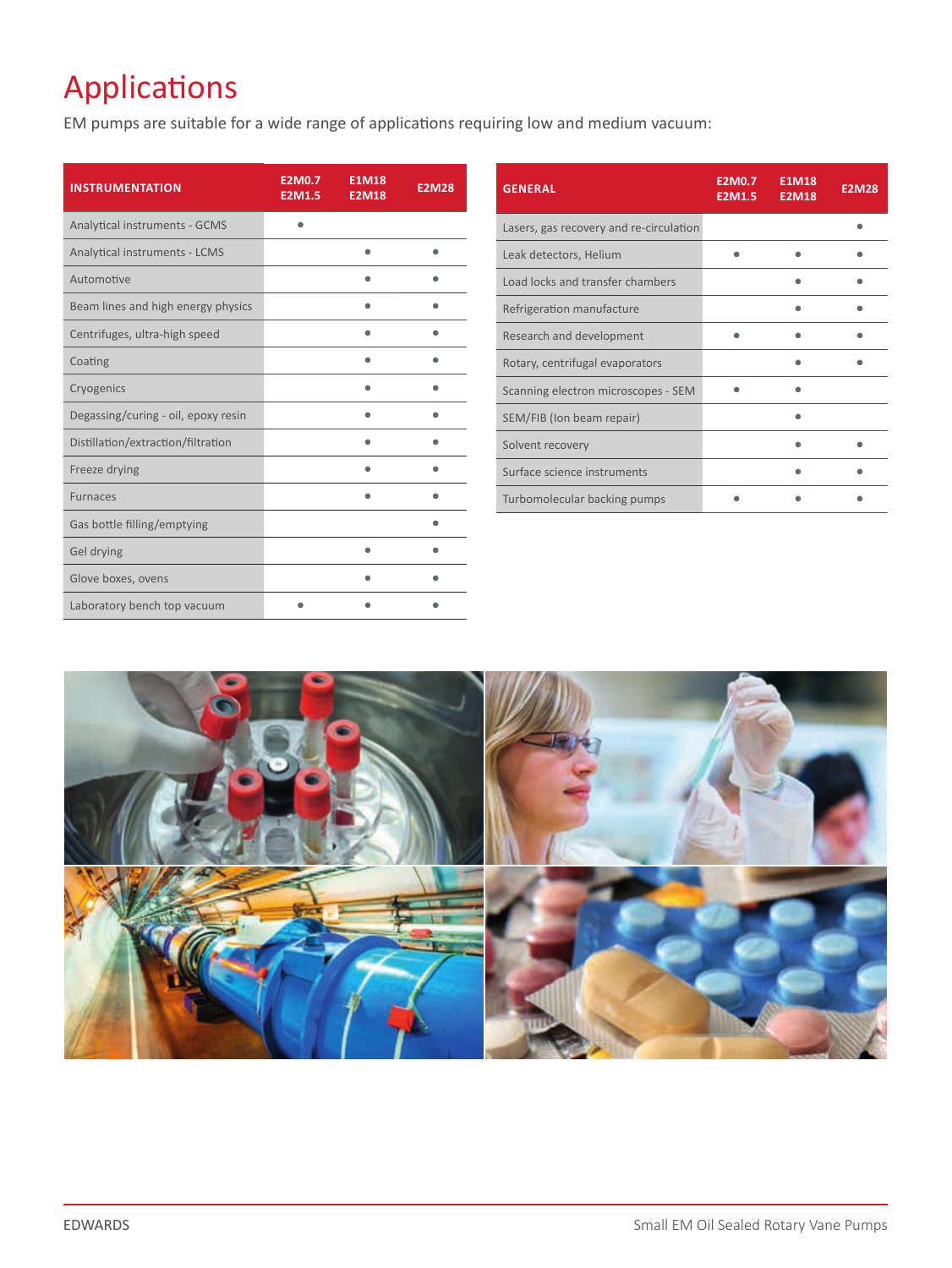# Technical data

|                                             | Hz. | <b>Units</b> | <b>E2M0.7</b>        | E2M1.5               | <b>E1M18</b>         | <b>E2M18</b>  | <b>E2M28</b>  |
|---------------------------------------------|-----|--------------|----------------------|----------------------|----------------------|---------------|---------------|
| <b>Vacuum Data</b>                          |     |              |                      |                      |                      |               |               |
| Peak pumping speed                          | 50  | $m3h-1$      | 0.75                 | 1.6                  | 17                   | 17            | 27.5          |
|                                             | 60  | cfm          | 0.5                  | 1.2                  | 12.1                 | 12.1          | 19.5          |
| Ultimate pressure w/o gas ballast           | 50  | mbar         | $3.0x10^{-3}$        | $3x10^{-3}$          | $3x10^{-2}$          | $1x10^{-3}$   | $1x10^{-3}$   |
|                                             | 60  | Torr         | $2.3 \times 10^{-3}$ | $2.3 \times 10^{-3}$ | $2.2 \times 10^{-2}$ | $7.4x10^{-4}$ | $7.5x10^{-4}$ |
| Ultimate pressure with gas ballast          | 50  | mbar         | $2x10^{-1}$          | $2.5x10^{-2}$        | $6.5x10^{-1}$        | $1.5x10^{-2}$ | $1.5x10^{-2}$ |
|                                             | 60  | Torr         | $1.5x10^{-1}$        | $1.9x10^{-2}$        | $4.8x10^{-1}$        | $1.1x10^{-2}$ | $1.1x10^{-2}$ |
| Ultimate pressure with Fomblin <sup>®</sup> | 50  | mbar         | n/a                  | n/a                  | $3x10^{-1}$          | $1x10^{-2}$   | $1x10^{-2}$   |
|                                             | 60  | Torr         | n/a                  | n/a                  | $2.3 \times 10^{-1}$ | $7.5x10^{-3}$ | $7.5x10^{-3}$ |
| Water vapour tolerance                      | n/a | mbar         | 15                   | 15                   | 50                   | 20            | 30            |
|                                             | n/a | Torr         | 11                   | 11                   | 38                   | 15            | 23            |
| Water vapour capacity                       | n/a | g/h          | 8                    | 16                   | 650                  | 300           | 700           |

| <b>Motor Data</b>              | <b>Hz</b> | <b>Units</b> | E2M0.7                 | E2M1.5 | E1M18                  | <b>E2M18</b> | <b>E2M28</b> |
|--------------------------------|-----------|--------------|------------------------|--------|------------------------|--------------|--------------|
| Motor power                    | 50        | kW           | 0.09                   | 0.16   | 0.55                   |              | 0.75         |
|                                | 60        | kW           | 0.09                   | 0.16   | 0.75                   |              | 0.90         |
| Nominal rotation speed         | 50        | rpm          | 1400                   | 2800   | 1440                   |              |              |
|                                | 60        | rpm          | 1700                   | 3400   |                        | 1720         |              |
| Power connector <sup>(1)</sup> | n/a       | n/a          | <b>IEC EN60320 C13</b> |        | <b>IEC EN60320 C19</b> |              |              |

| <b>Physical Data</b>                | Hz. | <b>Units</b>  | E2M0.7                                                                       | E2M1.5        | E1M18 | <b>E2M18</b>                                                               | <b>E2M28</b> |
|-------------------------------------|-----|---------------|------------------------------------------------------------------------------|---------------|-------|----------------------------------------------------------------------------|--------------|
| Weight                              | n/a | $\mathsf{lb}$ |                                                                              | 22            | 82    | 86                                                                         | 97           |
|                                     | n/a | kg            |                                                                              | 10            | 37    | 39                                                                         | 44           |
| Oil type (recommended)              | n/a |               |                                                                              | Ultragrade 15 |       | Ultragrade 19                                                              |              |
| Oil capacity (maximum)              | n/a | litre         | 0.28                                                                         |               | 1.4   | 1.05                                                                       | 1.5          |
| Oil capacity (minimum)              | n/a | litre         | 0.2                                                                          |               | 0.9   | 0.75                                                                       | 1.2          |
| Inlet flange                        | n/a |               | NW10                                                                         |               |       | <b>NW25</b>                                                                |              |
| Exhaust flange <sup>(2)</sup>       |     |               | Nozzle 11mm external $\emptyset$<br>removable from 3/4 in BSP<br>tapped hole |               |       | Nozzle 15 mm external<br>diameter removable from 3/4<br>in BSP tapped hole |              |
| Operating temperature range         | n/a | $^{\circ}$ C  | $12 - 40$                                                                    |               |       | 13-40                                                                      |              |
| Noise level at 50 Hz                | n/a | dB(A)         | 43                                                                           | 54            |       | 57                                                                         |              |
| Noise with acoustic enclosure $(3)$ | n/a | dB(A)         | 36                                                                           | 47            |       | 50                                                                         |              |

<sup>(1)</sup> pumps listed with IEC connector only

<sup>(2)</sup> PFPE variants are supplied with NW25 outlet connection

 $^{(3)}$  approx. noise reduction 7 dB(A)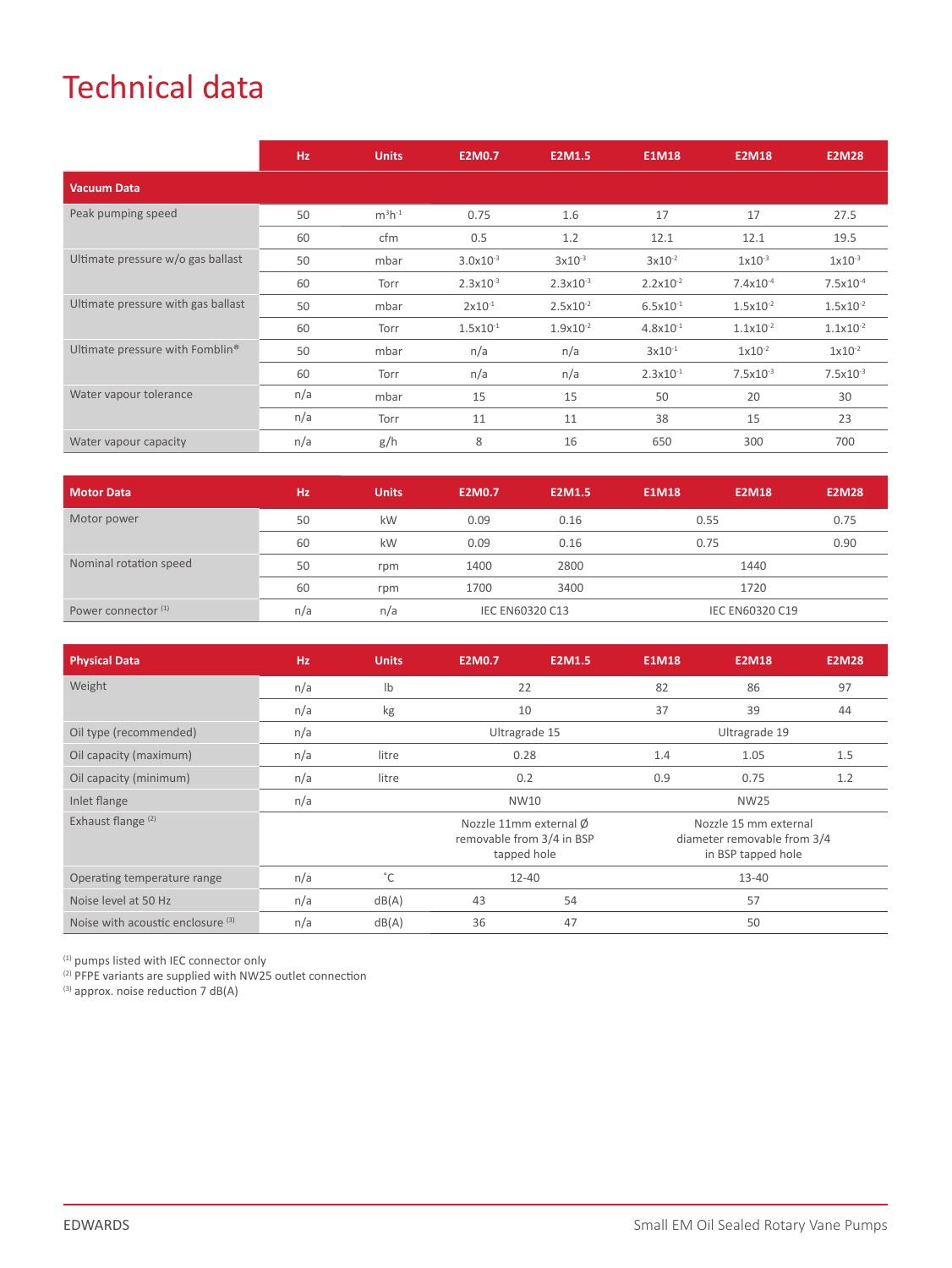# Performance Curves

### **E2M0.7 and E2M1.5**  50 Hz



**E1M18 and E2M18**  50 Hz







1. Gas Ballast off

2. Gas Ballast on

### **E2M0.7 and E2M1.5**  60 Hz



### **E1M18 and E2M18**  60 Hz



**E2M28** 60 Hz

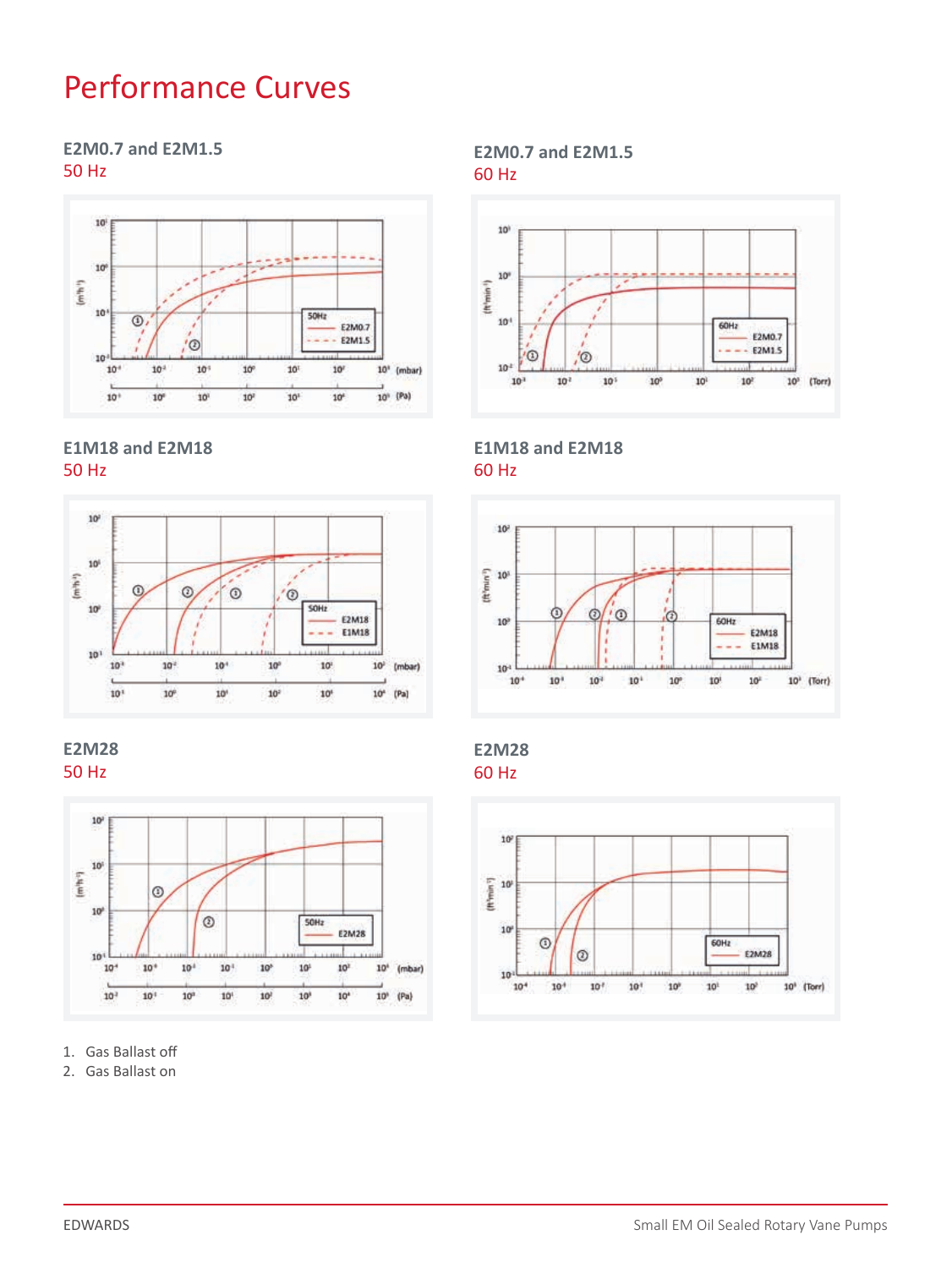# Dimensions





- 1. 220-240 V motor
- 2. Handle (can be removed)
- 3. Alternative inlet port position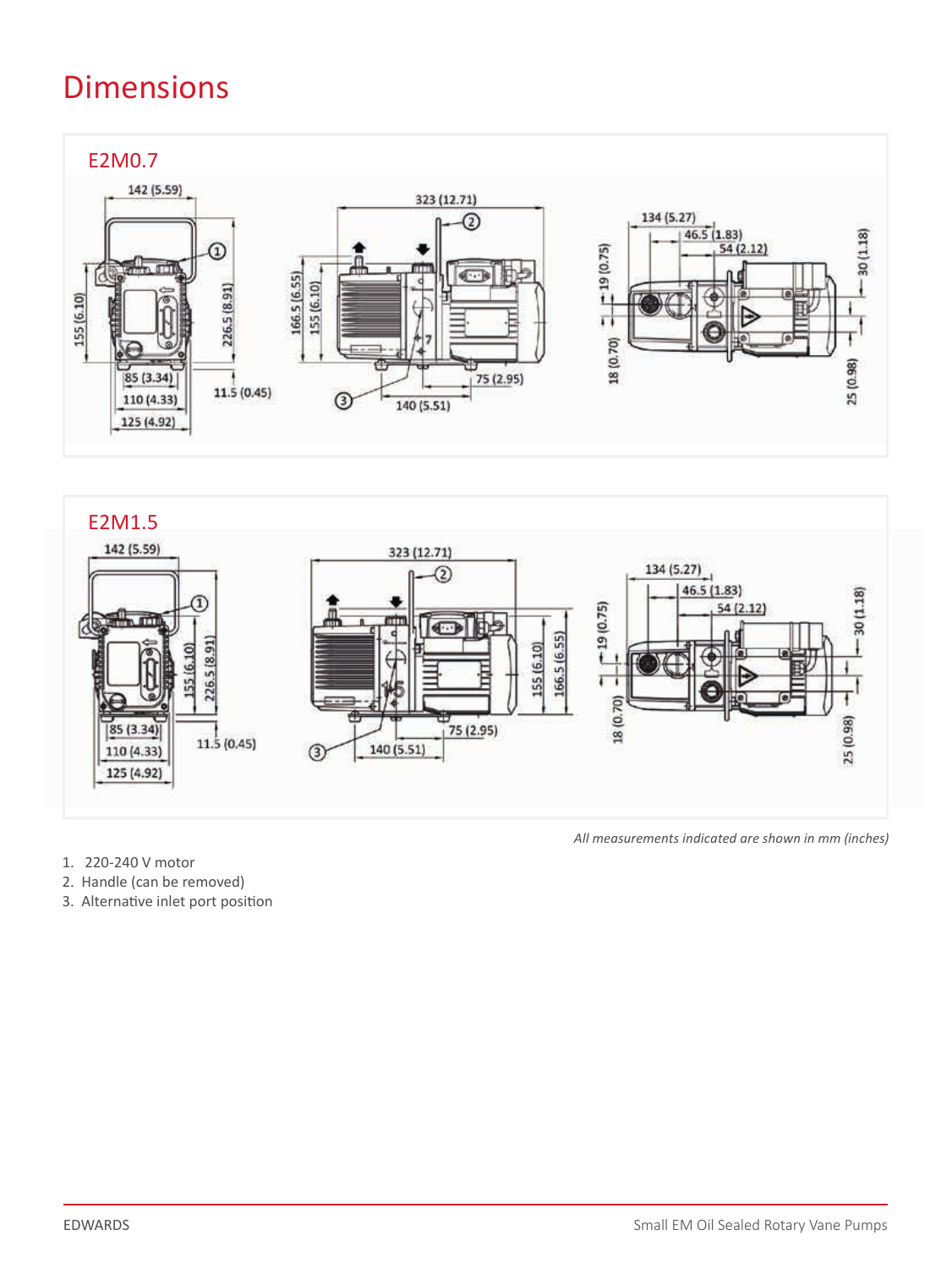

| <b>Ordering No.</b> | A                        | B   | c   | D   | Е   | F     | G   |
|---------------------|--------------------------|-----|-----|-----|-----|-------|-----|
| A34310940           | -                        | 474 | 247 | 83  | 159 | 171.4 | 217 |
| A34315904           | 518                      | 474 | 247 | 83  | 159 | 171.4 | 241 |
| A34317984           | -                        | 504 | 247 | 83  | 159 | 171.4 | 251 |
| A36310940           | $\overline{\phantom{a}}$ | 520 | 295 | 131 | 207 | 171.4 | 217 |
| A36315904           | 564                      | 520 | 295 | 131 | 207 | 171.4 | 241 |
| A36317984           | ۰                        | 550 | 295 | 131 | 207 | 171.4 | 251 |

### E2M28



#### *All measurements indicated are shown in mm (inches)*

| <b>Ordering No.</b> | A   | в   |
|---------------------|-----|-----|
| A37315904           | 598 | 251 |
| A37317984           | -   | 251 |
| A37333940           |     | 229 |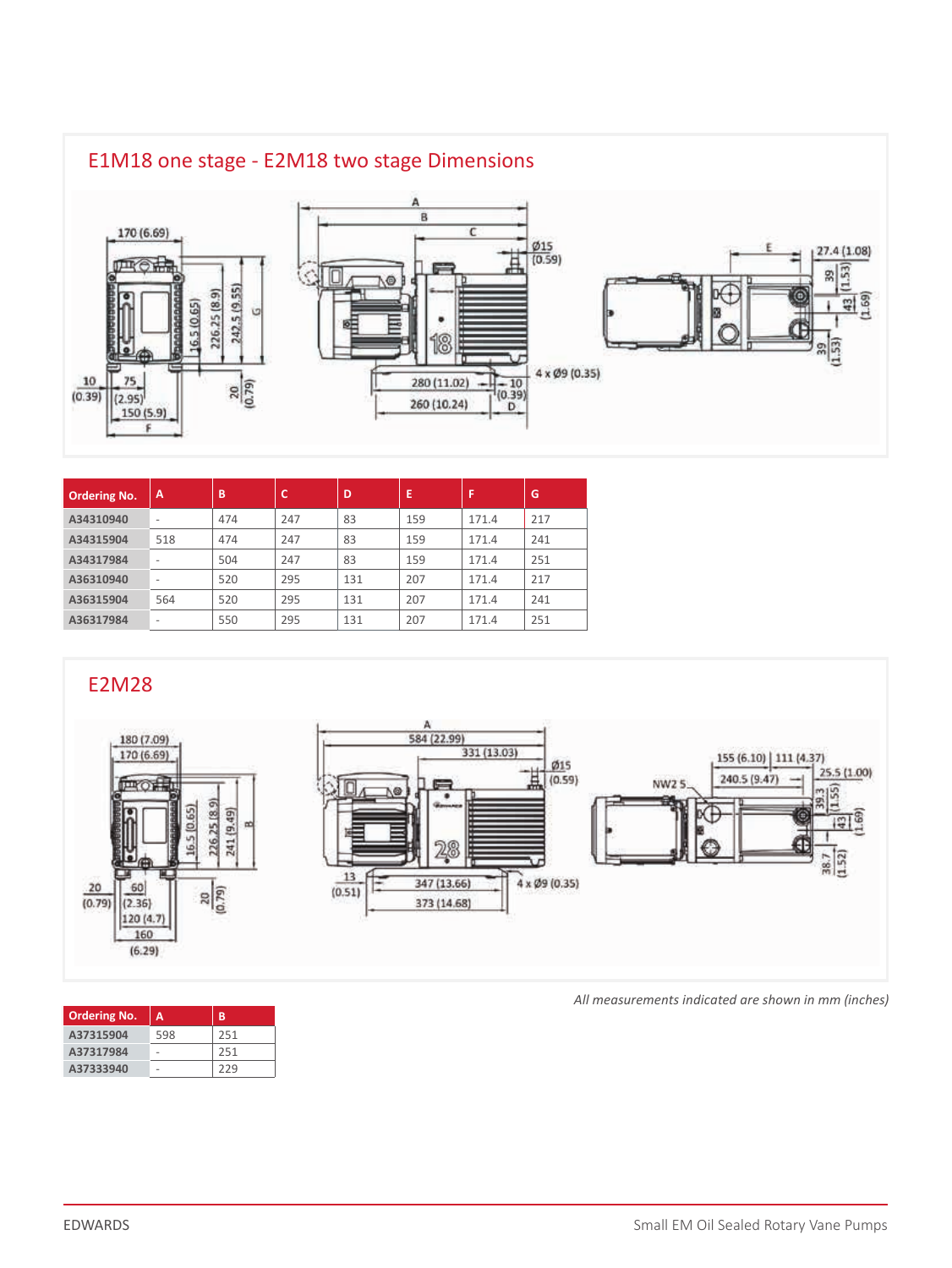# Ordering information

# Product Range

|                  | E2M0.7 200-230V, 1-ph, 50/60Hz, IEC 60320 connector                               | A37141919 |
|------------------|-----------------------------------------------------------------------------------|-----------|
|                  | E2M0.7 100-120V, 1-ph, 50/60Hz, IEC 60320 connector                               | A37141902 |
| E2M0.7<br>E2M1.5 | E2M1.5 200-230V, 1-ph, 50/60Hz, IEC 60320 connector                               | A37132919 |
|                  | E2M1.5 100-120V, 1-ph, 50/60Hz, IEC 60320 connector                               | A37132902 |
|                  | E2M1.5 interstage 200-230V, 1-ph, 50/60Hz, IEC 60320 connector                    | A37104919 |
|                  | E2M1.5 interstage 100-120V, 1-ph, 50/60Hz, IEC 60320 connector                    | A37104902 |
|                  | E1M18 200-230/380-415V, 3-ph, 50Hz or 200-230/460V, 3-ph, 60Hz                    | A34310940 |
|                  | E1M18 100/200V, 1-ph, 50Hz or 100-105/200-210V, 1-ph, 60Hz factory set to 200V    | A34315904 |
|                  | E1M18 115/200-230V, 1-ph, 50/60Hz with IEC60320 connector, factory set to 230V    | A34317984 |
| E1M18 / E2M18    | E1M18 FX 115/200-230V, 1-ph, 50/60Hz with IEC60320 connector, factory set to 230V | A34325984 |
|                  | E2M18 200-230/380-415V, 3-ph, 50Hz or 200-230/460V, 3-ph, 60Hz                    | A36310940 |
|                  | E2M18 100/200V, 1-ph, 50Hz or 100-105/200-210V, 1-ph, 60Hz factory set to 200V    | A36315904 |
|                  | E2M18 115/200-230V, 1-ph, 50/60Hz with IEC60320 connector, factory set to 230V    | A36317984 |
|                  | E2M18 FX 200-230/380-415V, 3-ph, 50Hz or 200-230/460V, 3-ph, 60Hz                 | A36321940 |
|                  | E2M18 FX 100/200V, 1-ph, 50Hz or 100-105/200-210V, 1-ph, 60Hz factory set to 200V | A36325904 |
|                  | E2M18 FX 115/200-230V, 1-ph, 50/60Hz with IEC60320 connector, factory set to 230V | A36325984 |
|                  | E2M28 115/200-230 V, 1-ph, 50/60 Hz with IEC60320 connector, factory set to 230V  | A37317984 |
|                  | E2M28 HC IE3 EU/US 50/60Hz, 380-400V 3-ph, 50Hz or 230/460V 3-ph, 60Hz            | A37333940 |
| <b>E2M28</b>     | E2M28 HC IE3 Asia 50/60Hz, 200V 3-ph, 50/60Hz or 380V 3-ph, 60Hz                  | A37333934 |
|                  | E2M28 100/200V, 1-ph, 50Hz or 100-105/200-210V, 1-ph, 60Hz factory set to 200V    | A37315904 |
|                  | E2M28 FX IE3 EU/US 50/60Hz, 380-400V 3-ph, 50Hz or 230/460V 3-ph, 60Hz            | A37343940 |
|                  | E2M28 FX IE3 Asia 50/60Hz, 200V 3-ph, 50/60Hz or 380V 3-ph, 60Hz                  | A37343934 |
|                  | E2M28 FX 115/200-230V, 1-ph, 50/60Hz with IEC60320 connector, factory set to 230V | A37325984 |

Each EM pump is supplied with 1 litre of Ultragrade 15 or 19 oil, O ring and centering ring, two Allen keys and spare seals for oil drain and filter plugs. For PFPE prepared FX pumps Fomblin® to be ordered separately. 3-phase and Japanese 100/200V motor to be hard wired.

### Accessories and Spares

|                       | <b>EMF3</b> mist filter                                                                        | A46220000 |
|-----------------------|------------------------------------------------------------------------------------------------|-----------|
|                       | 2m electrical supply cable for 1-ph pumps, UK, Three-pin plug                                  | A50505000 |
|                       | 2m electrical supply cable for 1-ph pumps, North European plug                                 | A50506000 |
|                       | 2m electrical supply cable for 1-ph pumps, North America/Japan plug                            | A50507000 |
|                       | 2m electrical supply cable for 1-ph pumps, no plug                                             | A50508000 |
| E2M0.7 / E2M1.5       | Ultragrade 15 Oil 1 litre                                                                      | H11026015 |
|                       | Clean and overhaul kit E2M0.7/1.5                                                              | A37101131 |
|                       | Spares Kit Blade E2M0.7/1.5                                                                    | A37101132 |
|                       | NW10 Centring Nitrile S/S Pack 1                                                               | C10511396 |
|                       | NW10 O Ring Viton Pack 5                                                                       | H02124032 |
|                       | NW10 x 3/8" BSP Adapter                                                                        | A23908064 |
|                       | EMF20 mist filter (suitable for E2M28 on low throughput applications)                          | A46229000 |
|                       | MF30 mist filter                                                                               | A46233000 |
|                       | 2m electrical supply cable for 1-ph pumps, UK, Three-pin plug                                  | A50505003 |
|                       | 2m electrical supply cable for 1-ph pumps, North European plug                                 | A50506003 |
|                       | 2m electrical supply cable for 1-ph pumps, North America/Japan plug                            | A50507003 |
|                       | 2m electrical supply cable for 1-ph pumps, no plug                                             | A50508003 |
|                       | Ultragrade 19 Oil 1 litre                                                                      | H11025015 |
|                       | Fomblin <sup>®</sup> YVAC 06/6 fluid 1 kg (532 ml)                                             | H11301019 |
| E1M18 / E2M18 / E2M28 | Clean and overhaul kit E1M18/E2M18 (suitable for use with hydrocarbon and PFPE prepared pumps) | A36301131 |
|                       | Spares Kit Blade E1M18                                                                         | A34301041 |
|                       | Spares Kit Blade E2M18                                                                         | A36301020 |
|                       | NW25 to 28mm bore tube adaptor                                                                 | C10520201 |
|                       | 3/4" BSP to NW25 outlet adaptor                                                                | C10501414 |
|                       | E2M28 Clean and overhaul kit (suitable for use with hydrocarbon and PFPE prepared pumps)       | A37301131 |
|                       | Blade Kit E2M28/30                                                                             | A37301135 |
|                       | Acoustic Enclosure 110-120V                                                                    | NRD317000 |
|                       | Acoustic Enclosure 200-240V                                                                    | NRD318000 |
|                       |                                                                                                |           |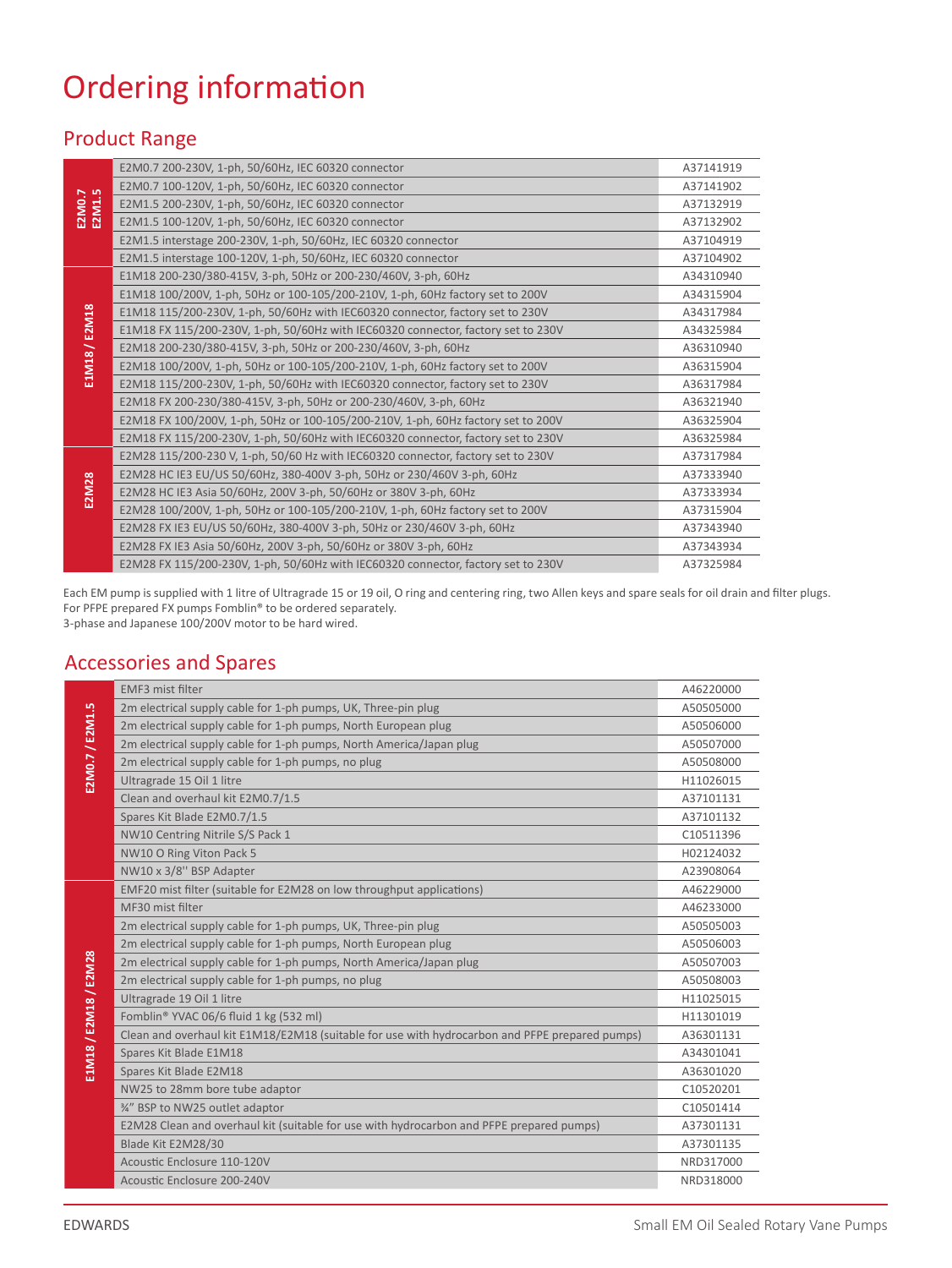### Service you can trust

At Edwards we pride ourselves on developing service solutions that deliver optimum performance and uptime for our customers. Convenience, quality and value are at the heart of everything we do. Whether you are looking for immediate help and advice, or require a long-term total service partner, we make the performance of your business our priority.

## Well-maintained systems last longer

Maximise the lifetime of your product by servicing your own products regularly using original parts and tooling. Edwards can support you with spares, maintenance kits, tools and training. Combining the reliability of original spare parts with quality tools means you are well on the way to achieving years of trouble-free operation.

## Prolonged peace of mind

Extending the new equipment warranty gives you a simple opportunity to add peace of mind to your purchase of new equipment, should a fault occur as a result of a manufacturing defect, equipment is expressly repaired or replaced. Cover is available on many of our products allowing the original factory warranty to be extended from 12 months to 2 years and beyond.

### Your global partner

We understand the importance of local support. Edwards has a number of major service facilities located throughout the world, each location is supported by an extensive team of engineers and technicians to provide local, rapid response and great value service. All our service operations are conducted at the highest international standards in accordance with ISO9001 (Quality), ISO14001 (Environmental), and OHSAS18001 (Workplace safety).